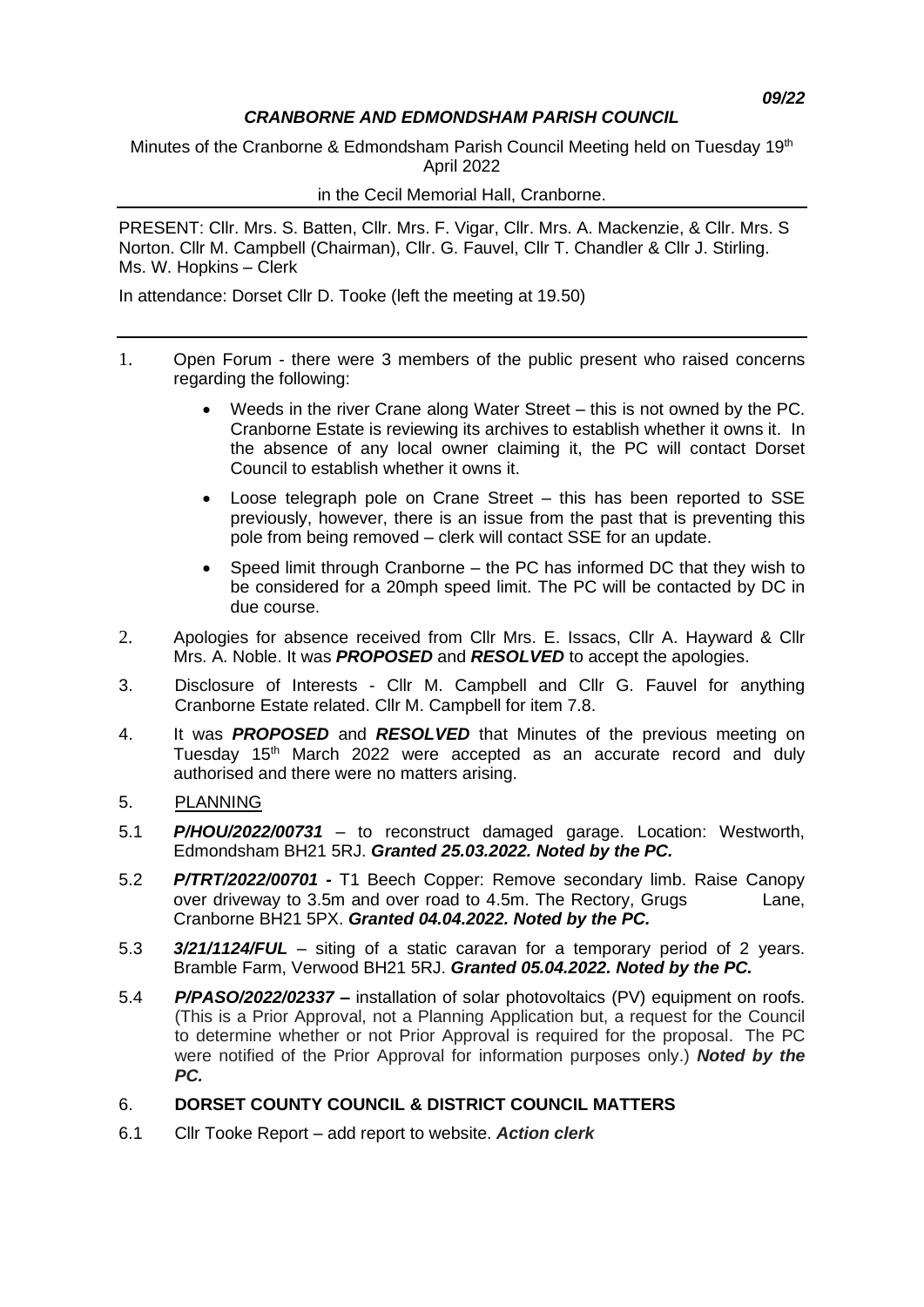#### 7. **PARISH COUNCIL MATTERS**

- 7.1 Chairman Report no report
- 7.2 Clerk's Report the clerk updated the PC on the stolen post box in Edmondsham, the broken/removed dog bin in Friday's Heron and the noticeboard in Cranborne. Report to be added to website. *Action clerk*
- 7.3 Highways the broken step in Hibberd's Field has been reported (again) to Highways who will be contacting the owner directly. Recap - this is not PC land. The clerk will make contact once again with the owner and include a photograph of the broken step.
- 7.4 Ukraine Refugees the clerk was asked if the PC would collate and store a list of residents who have registered to provide a room in their home and then share the contact details. Due to GDPR the PC cannot share data. Any residents interested in this scheme are being sign posted to Dorset Councils' website and to the link <https://www.ukrainedorset.org/> which connects sponsors with Ukrainian refugees in the Dorset area.
- 7.5 NALC (Smaller Councils) after a brief discussion it was *PROPOSED* and **RESOLVED** for the clerk to ask for more information on practical solutions for Carbon Literacy. *Action clerk*
- 7.6 Playarea deferred until next meeting.
- 7.7 Defib (Public Health Act 1936, 2.234 (Power to provide life-saving appliances) after discussion it was *PROPOSED* and *RESOLVED*, subject to the approval of the PC's insurers to buy a defib machine for Cranborne and, subject to establishing an appropriate site with adequate electrical power and someone willing to maintain it, for Edmondsham. Clerk to check with insurance re liability. *Action clerk.*
- 7.8 Queen's Jubilee (LGA s145 festivals/celebrations)
	- 1. Update on funding the clerk informed the PC that it had received a grant from the National Lottery.
	- 2. To consider delegating spending powers to the clerk it was *PROPOSED* and RESOLVED to grant delegated powers to the clerk for the purchase of items for the Queen's Jubilee.
- 7.9 Eroding Footpath (Cranborne) after a discussion it was *PROPOSED* and *RESOLVED* to approve quote 3 (Grass & Grounds) to clear the footpath along the river Crane (near Hibberd's Field).
- 7.10 Annual Parish Meeting (who chairs the meeting) if the Chairman or V Chair of the PC are in attendance then they should chair the meeting. If they are not, for any reason, then a chair is appointed from the residents attending.
- 7.11 Noticeboard (Edmondsham) it was *PROPOSED* and *RESOLVED* to repair the noticeboard. *Action clerk.*
- 7.12 Cranborne Village Hall no report received
- 7.13 Edmondsham Village Hall no update
- 7.14 CASC no update
- 7.15 DAPTC no update
- 7.16 Local Crime Report –. nothing to report. *Noted by the PC.*